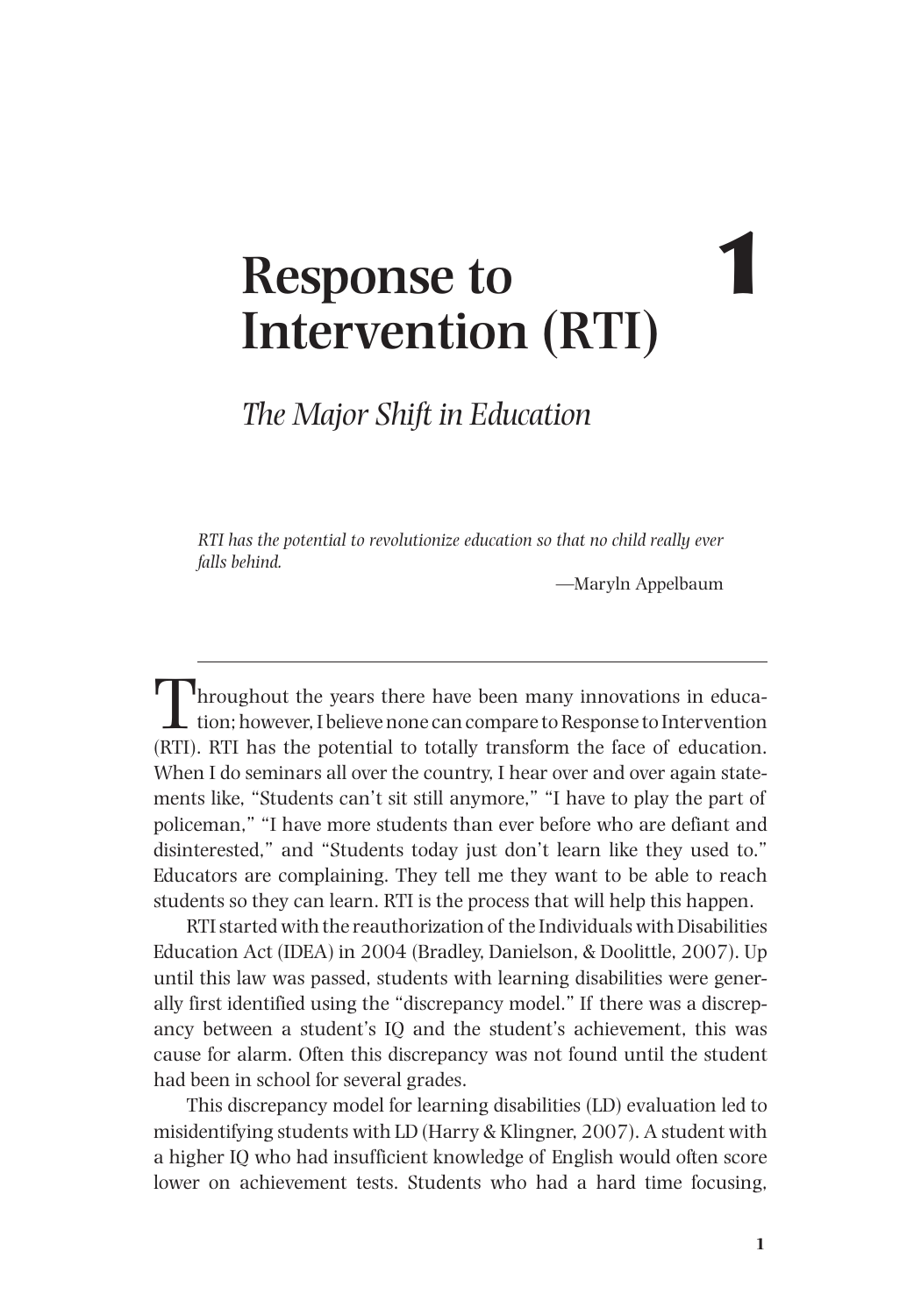students who were unmotivated, and students with limited vocabularies were also at risk of being identified as learning disabled because of their low achievement scores.

The reauthorized IDEA changed all of this. The discrepancy model was not forgotten, but now there was new wording—wording that spoke about using a process to help students through scientific research-based interventions as part of an evaluation procedure (Wedl, 2005). The reauthorized act now said that to determine a Learning Disability the local education agency did not need to take into consideration a discrepancy between achievement and intellectual ability (IDEA, 2004). Now local education agencies (LEAs) could adopt alternative models of identification (Wedl, 2005).

# **Out with the Old—The Discrepancy Model**

Can you remember starting kindergarten? There was probably some fear, and yet there was a feeling of being grown up and a hope for the future. Students with learning disabilities start school alongside their peers with that same fear and hope. But then something happens along the way. The students with learning disabilities begin to struggle. Their teachers in kindergarten and the early grades may notice something is wrong, but usually nothing is done until third or fourth grade (Fletcher, Coulter, Reschly, & Vaughn, 2004). That is when students take tests. Their scores from IQ tests do not match up with achievement test scores. Now these students are noticed and referred for testing. After extensive and expensive testing, many of these students are often diagnosed as having learning disabilities and are referred for special education. This was the process and is still the process in many schools.

It is a "wait to fail" model because it relies on academic failure to trigger the need for help. Valuable years in which students could have been helped earlier have been lost. The saddest part is that because it took so long to get help, many students have established patterns of thinking they cannot learn. They develop learned hopelessness (Firmin, Hwang, & Copella, 2004). It takes a lot of hard work by faculty members to convince these students that there are ways to succeed. Some students have gone on like this even longer. They completed elementary school, middle school, and high school undetected. Their teachers thought they were lazy, unmotivated, and disinterested. They often developed negative behaviors to cover up their fear of failure. They would rather have their teachers and peers think of them as "bad" than as "dumb."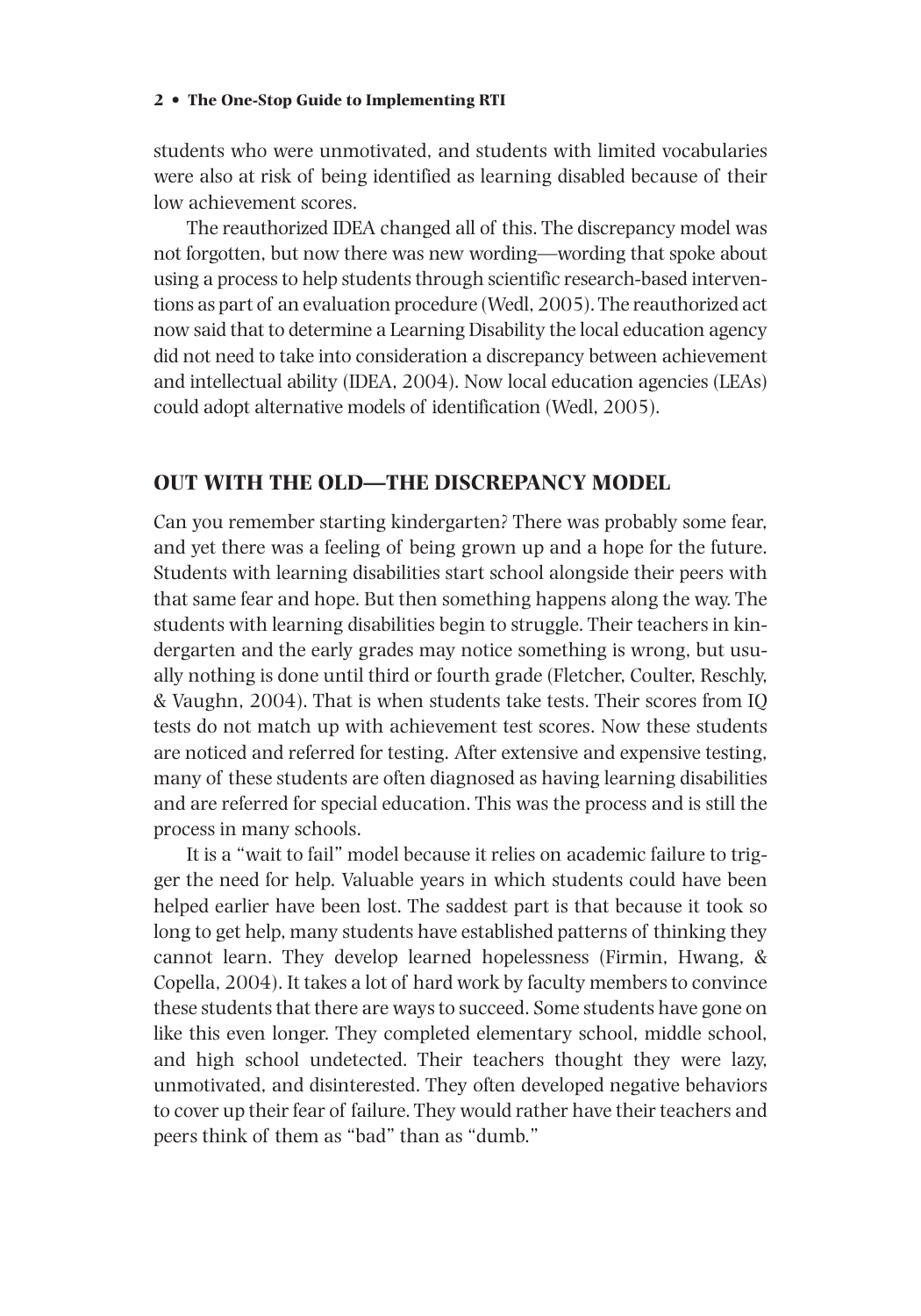RTI changes all of this. The RTI process is designed to help all children succeed, to catch students early if they have problems, and to teach in a scientifically research-based method to ensure success for all learners.

# **In with the New—The RTI Process**

RTI is a step-by-step tiered process that includes systematic, researchbased instruction and interventions for struggling learners. It starts in kindergarten (and in some cases, preschool) and continues through the grade levels to ensure that no child falls behind. The first tiers of the process all take place in the general education classroom with the general education teacher (Fuchs & Fuchs, 2007). It is a safe and familiar setting for students.

It is a process of providing testing to determine if students need help, the intervention, and then further testing to ensure the interventions are working (Fuchs & Fuchs, 2007). The instruction and interventions are matched to the needs of students. It is designed to be an early intervention process to prevent long-term academic failure and to help children adapt to the general education classroom.

The RTI process has two completely different aspects. There is Academic RTI, which is designed to help students with academic difficulties succeed, and there is also Behavioral RTI, sometimes called Behavioral PBIS (Positive Behavior Intervention Supports) (Fairbanks, Sugai, & Guardino, 2007).

**Figure 1.1 Response to Intervention**



## **Universal Screening**

The RTI process begins with universal screening of all students (Mellard & Johnson, 2008). The purpose of universal screening is to determine which students need help. RTI cannot begin without this screening. It lays the groundwork for the entire process. It is recommended that it take place at the beginning of the school year, and be repeated again in the winter and spring.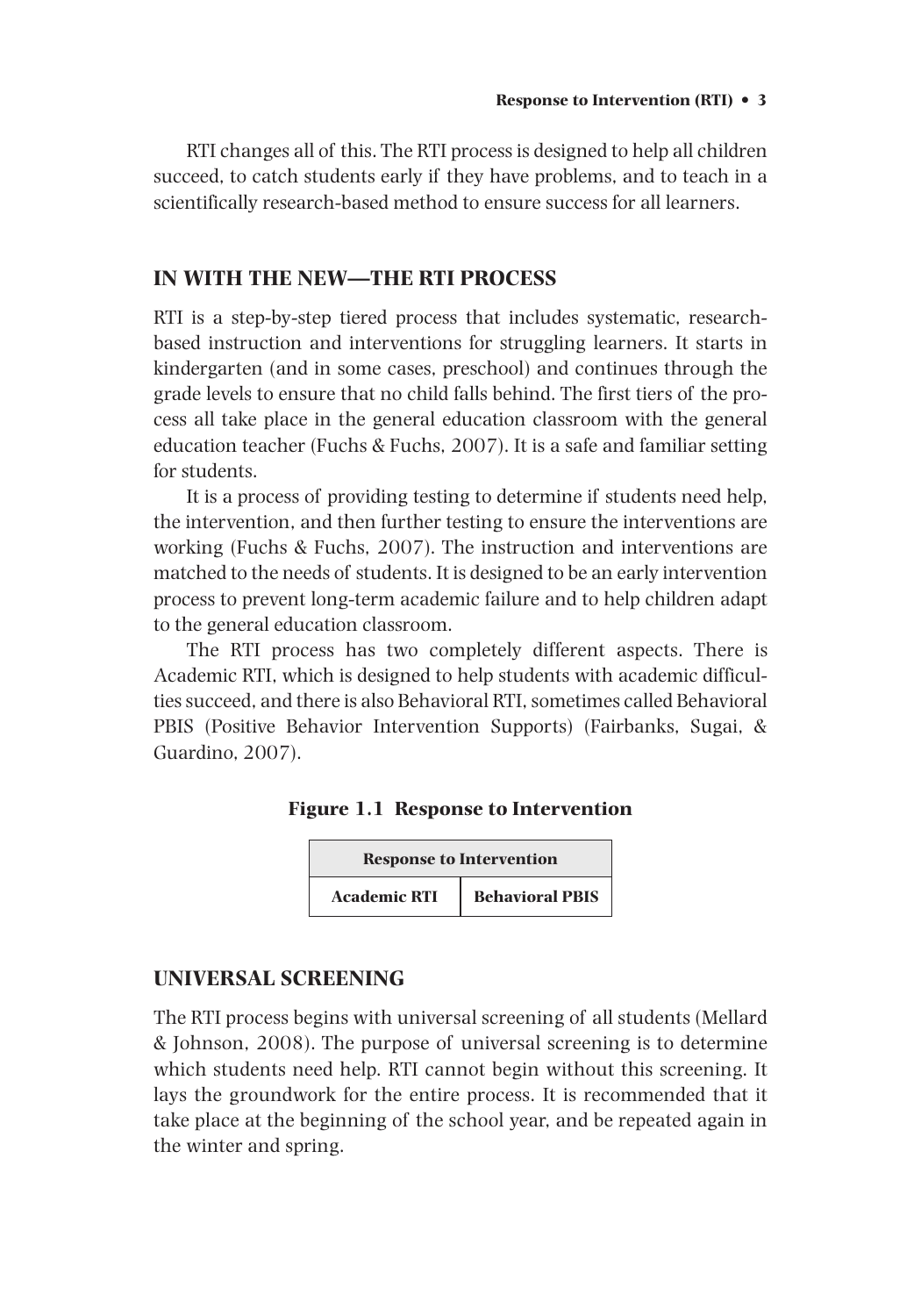All students in the district are assessed. Each district chooses its own screening instruments for measuring both academics and behavior. There are screening tools that are for entire groups of students, and there are other screening instruments that are administered to individual students. The testing needs to be brief, easy to administer, reliable, and valid. The ideal universal screening is research-based. Many districts use Curriculum-Based Measurement (CBM) for academic screening (Shinn, 2007). Using CBM, the teacher gives students timed short probes of academic material in reading, writing, or math taken from the school curriculum. CBM has the advantage of being tied into the individual district's curriculum. Behavioral RTI requires different universal screening. One research-based instrument schools have used is Systematic Screening for Behavior Disorders (SSBD).

Universal screening instruments need to satisfy several important criteria. As stated before, it needs to be efficient, which means it cannot be too time consuming or expensive. Administering and scoring the instrument needs to be short and accurate. This requires that the data is not difficult to interpret.

Another important criteria is that it needs to be a good instrument for classifying students at risk or not at risk in whatever area is being screened. It must also determine cut scores to be used. Cut scores are cut points that represent the dividing line between students who are not at risk and students who are potentially at risk (Mellard & Johnson, 2008).

Screening instruments may be criterion-based or norm-based (Aviles, 2001). Criterion-based instruments show a level of proficiency on the skill being measured, such as reading. The criterion referenced is to a standard rather than to the achievement of other students. Normative referenced screening compares results to other similar peer groups. For example, students in a class in a grade level may be compared to peers in the same grade level. Criterion-based screening instruments are generally preferred because they are thought to give more comprehensive and accurate information about specific skills.

Ideally there would be more than one instrument used for screening. A battery of screening instruments would enhance the accuracy of the screening (Jenkins & O'Connor, 2002). When teachers rate the behavior and attentiveness of students, this too enhances accuracy (Davis, Lindo, & Compton, 2007). In addition, the instrument used would match the instruments used for monitoring progress of students.

I would like very much to tell you about a specific Web site that organizes all of the universal screening instruments, describing the research that has been done on them. However, at the time of this writing, there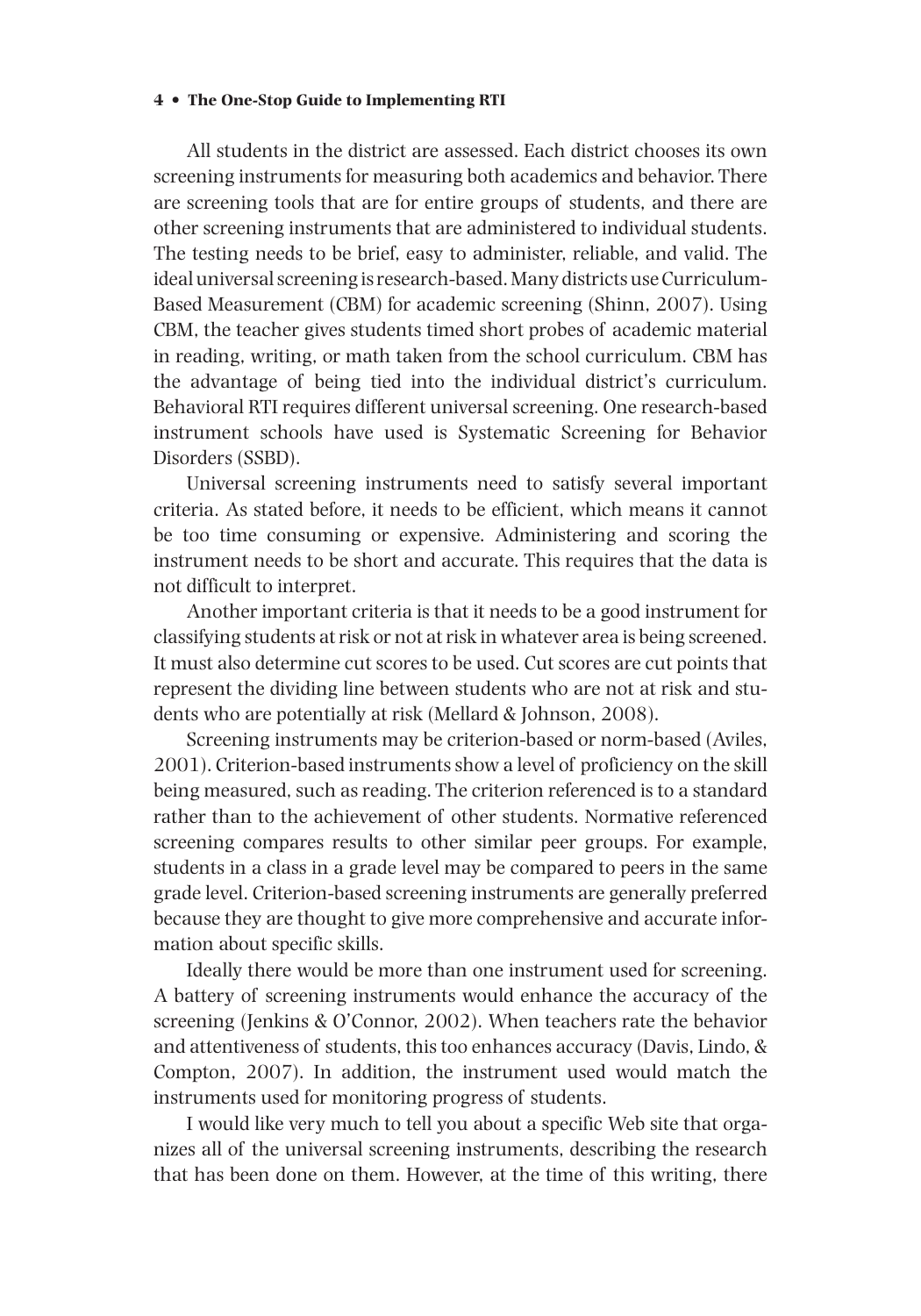was no specific Web site available. The main reason for this is that research is still in progress. This is especially true in secondary schools. Many secondary schools have opted to use the state standardized test scores for the basis of their academic universal screening. Some combine this with attendance, previous grades, and teacher rating scales. There are several excellent sources listed in the back of this book, including the National Research Center on Learning Disabilities, the National Center on Response to Intervention, and the RTI Action Network, that will hopefully soon have information for referrals. More information and new Web sites are continually added to keep up to date with research to meet the needs of implementing RTI.

Universal screening is an important part of the RTI process. It is a comprehensive method for knowing where students stand. Once you know where they stand, you can help them. Now you can tier instruction.

# **Tier 1**

RTI is usually described using a triangle that has three layers (Batsche, 2005). The bottom layer is Tier 1 for both academics and behavior management. This is where students are identified as needing help after the universal screening. Typically, eighty to ninety percent of students are learning fine and can continue to be taught in the regular prescribed manner. The other ten to twenty percent of students are identified as being at risk and need academic or behavioral interventions or both. These numbers can vary within school districts with some numbers being larger and some numbers being smaller. The students who need extra help (interventions) are all taught within the general education classroom using research-based interventions (Batsche, 2005). Research-based interventions are those interventions that have been validated through scientific studies.

The interventions need to be targeted to the areas that students need help with. For example, if a student needs help with reading, writing, or math fluency, the intervention needs to be designed to help the student. If the student needs help with behavior management, the intervention needs to be designed to help.

Each school has an RTI team that collaborates on interventions (Wright, 2007). The team meets and looks at data from universal screening as well as other data from the classroom teacher. After studying the data, the team, together with the general education teacher, decides on interventions for the general education teacher to make within the classroom.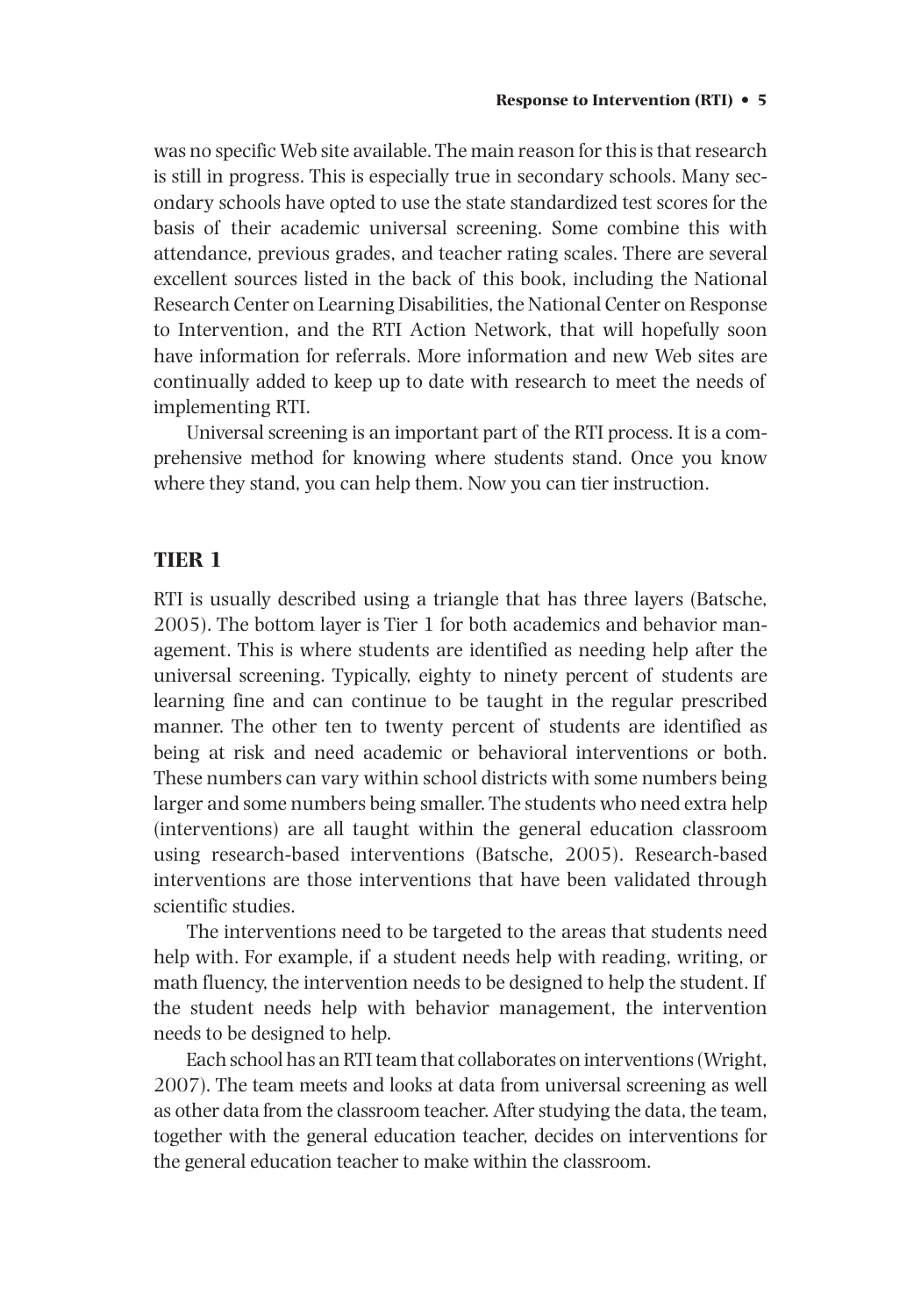

# **The General Education Teacher**

One of the most important team members is the general education teacher (Daly, Martens, Barnet, Witt, & Olson, 2007). The general education teacher has a huge responsibility. It is the general education teacher who will be implementing the Tier 1 interventions and, in some cases, the Tier 2 interventions too (Johnson, Mellard, Fuchs, & McKnight, 2006). In order to do this, instruction for students needs to be in small groups. This is more easily accomplished through differentiated instruction. (Chapter 7 has information on how to differentiate instruction.)

It is the general education teacher that identifies students who need attention to the RTI team, establishes relationships with students, and then monitors and tracks data to determine if individual progress is being made. This is all accomplished at the same time while providing quality instruction to the rest of the class. The general education teacher is on the forefront for implementing RTI.

#### **The Special Education Teacher**

Special education teachers play an important part in the implementation of RTI as well. They have the rich experience and information needed to help design the interventions necessary for the student, and in many states, this is part of their responsibility (Johnson et al., 2006). In some districts they also help decide and/or develop measurement instruments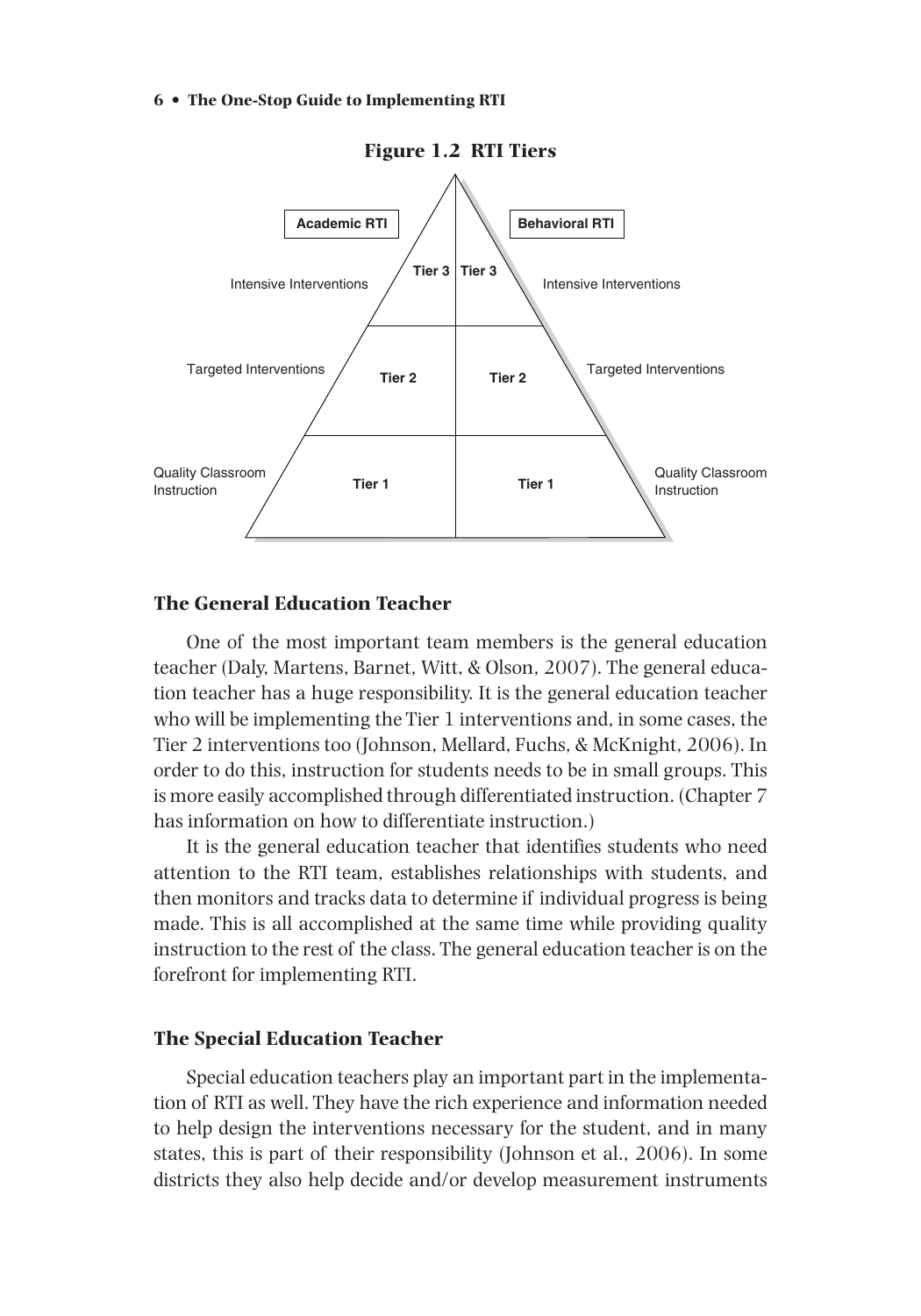and help collect assessment data. It is the job of special education teachers and specialists to collaborate with general education teachers to ensure the interventions are implemented correctly and with fidelity. The special education teacher is very much involved in helping students and serves as a valuable resource for general education teachers. In cases where students have not progressed satisfactorily in the first tiers, the special education teacher is generally very involved in writing and helping to implement Individualized Education Programs (IEPs) for students.

### **Progress Monitoring**

In order to know if the interventions are effective, the progress of the students needs to be continuously monitored (Johnson et al., 2006). Interventions are only as good as the progress that is seen in students. An intervention that works for one student is not necessarily the best one for another student. Progress monitoring involves using scientifically based assessments to determine efficacy of the interventions. It begins in Tier 1 and occurs in all tiers of instruction (Mellard & Johnson, 2008).

There are two components of RTI: academic and behavior. For academic RTI, it is best if progress monitoring assesses the specific skills that are found in state and local academic standards that are therefore part of the academic content (Johnson et al., 2006). Behavioral RTI also needs to meet the behavioral objectives of the school and district. Both academic and behavioral progress monitoring needs to be relevant to the creation and use of instructional strategies that students need (National Association of State Directors of Special Education, 2005). The end result for both academic and behavioral RTI needs to be teacher-friendly so that it is easy to interpret. All progress monitoring needs to be predictive and demonstrate longitudinally what will happen in the future. It needs to be applicable to the instructional strategies that are being used to correct deficits and able to be administered repeatedly and efficiently to students over a period of time.

Ideally the instrument used for progress monitoring should match the instrument used for universal screening; however, this is not always the case. At the back of this book is a list of resources. One of those resources is a government-sponsored agency called What Works Clearinghouse. The task of What Works Clearinghouse is to provide reviews of the effectiveness of research-based products and practices. Still another resource is the National Center for Progress Monitoring, which reviews programs for progress monitoring and offers information about the programs reviewed. There are many other excellent resources for finding the best programs for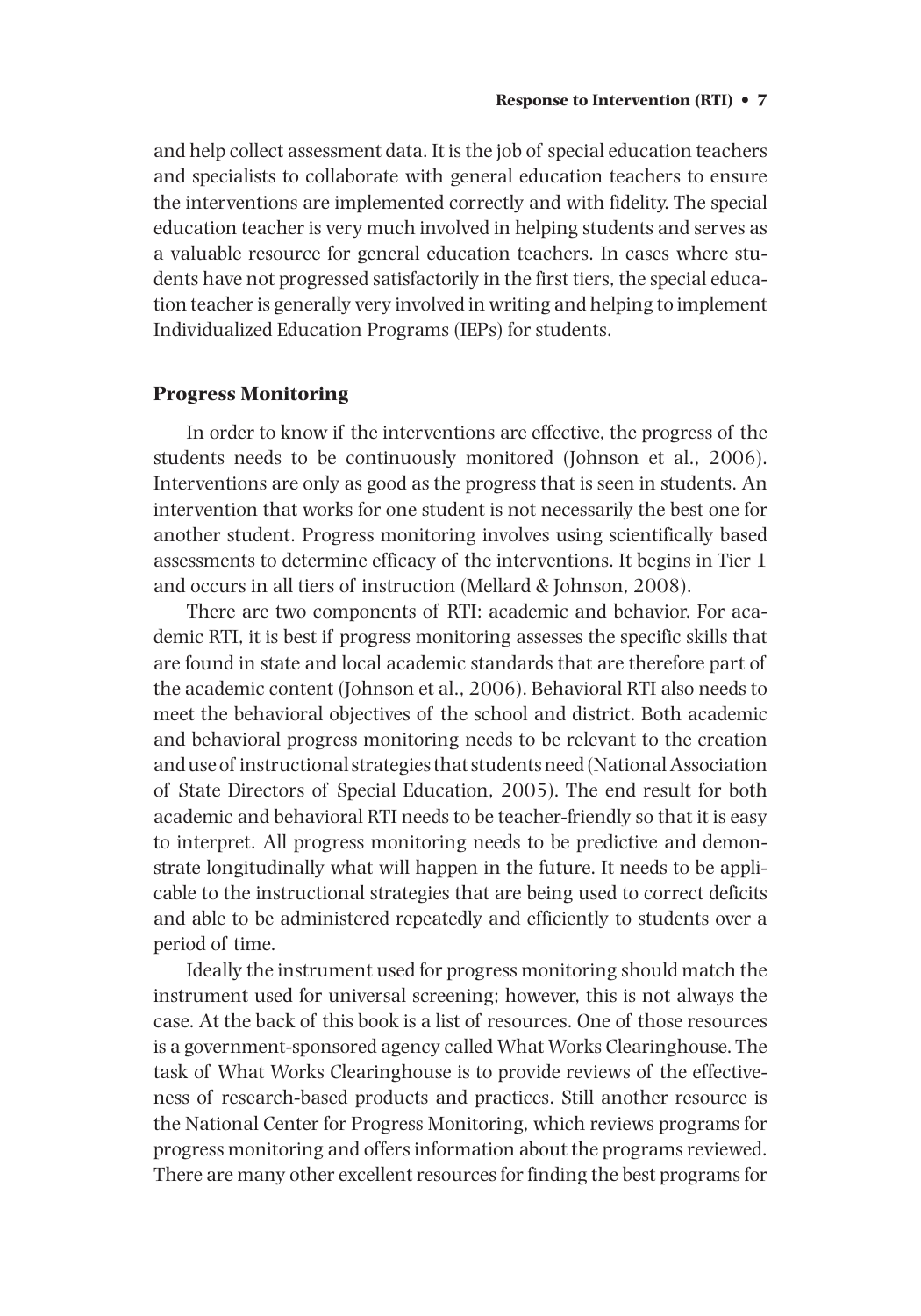progress monitoring, academic and behavioral interventions, and universal screening instruments also listed at the back of this book.

At the time of the writing of this book, there were not as many research-based academic progress monitoring programs available for secondary schools, most especially high schools; however, the list is growing all the time, and the research will soon catch up with what is needed.

Just as more than one instrument for universal screening is important, so too is more than one instrument for progress monitoring. Multiple assessment methods lead to more comprehensive assessments to determine the strengths and needs of students. Curriculum-based measurement (CBM) is often used in both universal screening and in progress monitoring for academics. The advantage of using CBM for both is that it makes it easier to determine student progress in a particular subject (Mellard & Johnson, 2008). It is tied into the school's curriculum and what students need to know. Curriculum-based measures focus on target skills. Additional teacherdeveloped classroom assessments can be used to target not only those content areas but across content areas to other subjects.

One of the major advantages of CBM is the simple scoring. Other types of assessments are often time-consuming and can be subjective. For example, when teachers do a one-minute reading probe to determine the number of words read correctly, the score is easily determined. The graphing provides a clear picture of baseline to target scores (Pemberton, 2003). If teachers do this once a week over a period of ten weeks, they can plot the scores on a line graph to determine progress. Figure 1.3 clearly illustrates Johnny's progress over the course of ten weeks. The target goal was sixty words per minute read correctly. Johnny reached the goal. Data like this allows a clear picture of progress or lack of progress.

A major component of implementing progress monitoring and all of RTI is professional development. It is especially important that teachers receive training in how to track data accurately (Sargent, 2001). Without this key piece, progress monitoring would be in vain.

Students are progress monitored ranging from daily to every two weeks, depending on the tier of instruction and the program. If students do not improve after a designated time period, they are moved to the next tier of instruction for more targeted or intensive interventions. If students do improve, they may return to a lower tier or remain in the same tier for more supplemental instruction.

## **Summary of Tier 1**

- Students are taught in the general education classroom.
- At-risk students are usually identified in the first month of the school year.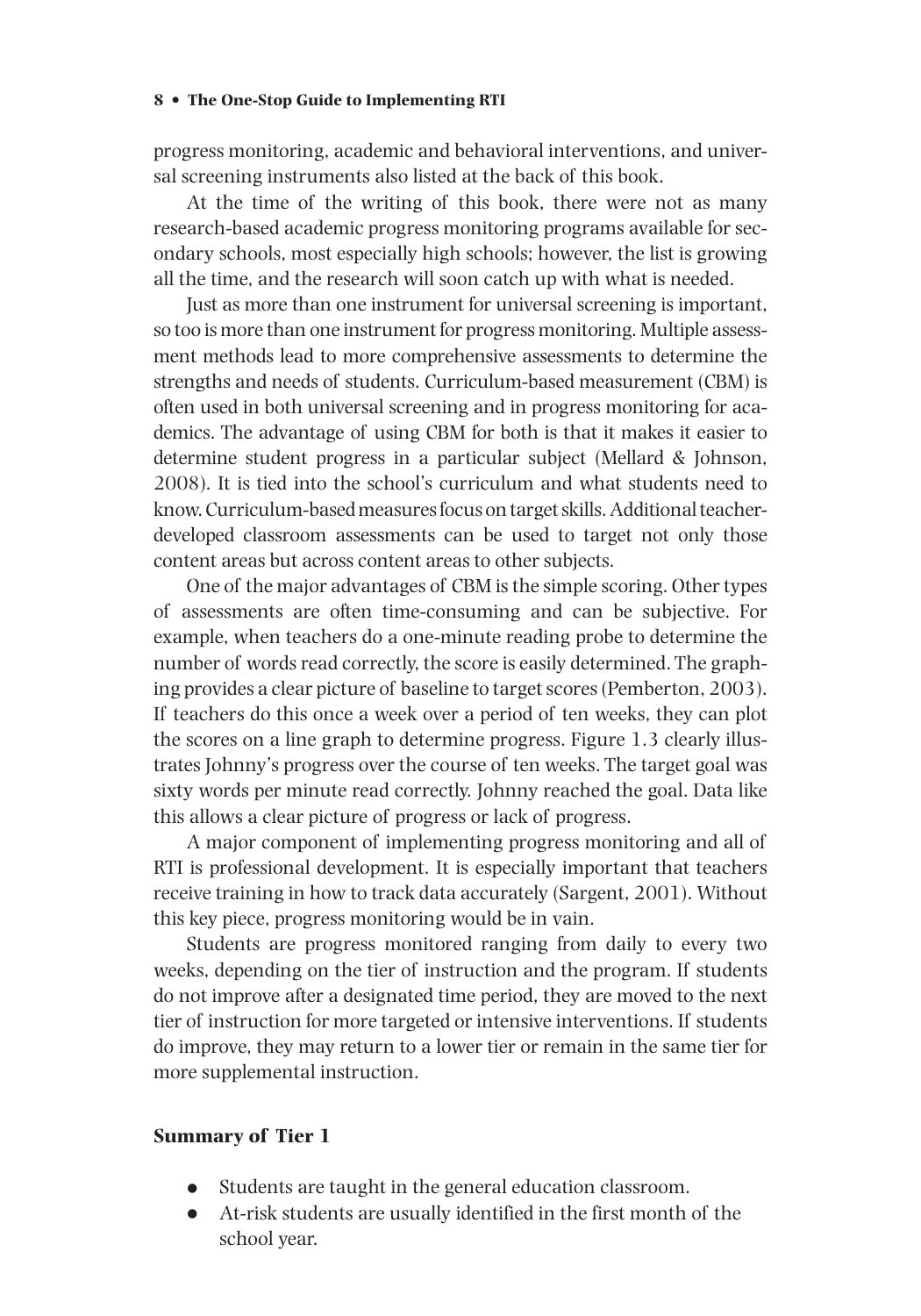

**Figure 1.3 Johnny's Progress Johnny**

- Once a student is identified as an at-risk performer, interventions begin and student's progress is monitored through the collection and tracking of data.
- All students are given general instruction, using evidence-based instructional strategies.
- Intervention strategies are designed to be both preventative and proactive.

## **Tier 2**

In the middle layer of the triangle described earlier is Tier 2 (Batsche, 2005). If students are not progressing in comparison to their peers and their expected ability, they need more intensive instruction and interventions. Approximately five to ten percent of students, depending on the school, generally fall into this category. Once it is determined through progress monitoring over a period of time that these students are not succeeding in Tier 1, new interventions are specifically designed for them so that they can succeed.

Their instruction in Tier 2 is usually done individually or in small groups (Batsche, 2005). Students receive their regular general instruction with the rest of the class and also supplemental instruction in any areas that are identified as being weak for them. The supplemental instruction, depending on the district and school, occurs for between thirty and ninety minutes, two to five times a week.

It is possible for students to receive Tier 1 instruction for some academic subject areas, and Tier 2 instruction for other subject areas (Cruey,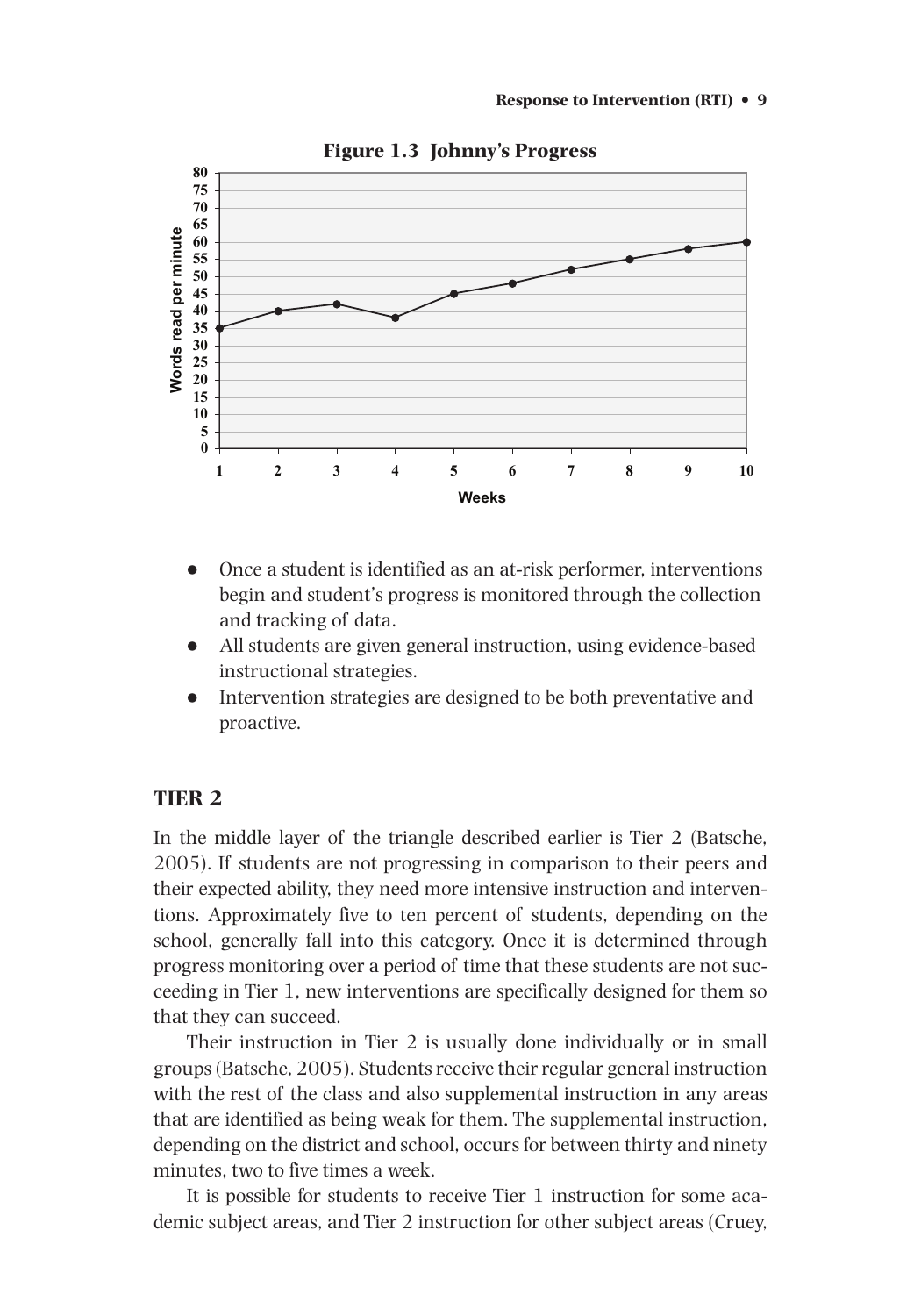2006). For example, when Jonathon's teacher did academic progress monitoring, she found that Jonathon excelled in most aspects of reading, but he needed supplemental instruction to increase reading fluency. She consulted with the RTI intervention team, and together they designed a series of research-based interventions and supports. He was in Tier 2 several times a week for thirty minutes each session. After only one month, progress monitoring showed that he no longer needed Tier 2 supplemental instruction. It is also possible for students to be in different tiers for behavior interventions as well. The primary purpose of Tier 2 instruction is always to help students adapt to the general education classroom (Ardoin, Witt, Connel, & Koenig, 2005).

Finding the time to do the interventions can be a problem. Some schools have a special "tier time" in their schools. It is a block of time set aside daily for the different tiers. The general education teacher provides Tier 1 instruction; a specialist such as a reading or math interventionist provides Tier 2 instruction; and a special education teacher provides Tier 3 instruction. The time for Tier 3 instruction needs to be longer because it is more intensive. The different tiers can be given different names so that students do not feel like they are better or less than other students in the class.

Different schools have different models for handling the tiers and the instructors for the tiers. Some districts have extra help and send in a faculty member such as a special education instructor, an interventionist, or a trained paraprofessional to help. Still other districts hire retired teachers on a part-time basis to help the general education teacher. However, in many schools there may not be funding for special help, and the general education teacher is responsible for implementation. This requires the general education teacher to thoroughly understand and know how to implement the intervention and differentiated instruction. Differentiated instruction is a research-based process for meeting the needs of all learners (Sullivan, 1993).

## **Summary of Tier 2**

- If students are not progressing in comparison to peers and expected ability, instruction is supplemented with academic interventions.
- If students are not progressing behaviorally, additional behavioral interventions are administered.
- Students move in and out of Tier 2 as needed.
- Students receive instruction individually or in small groups.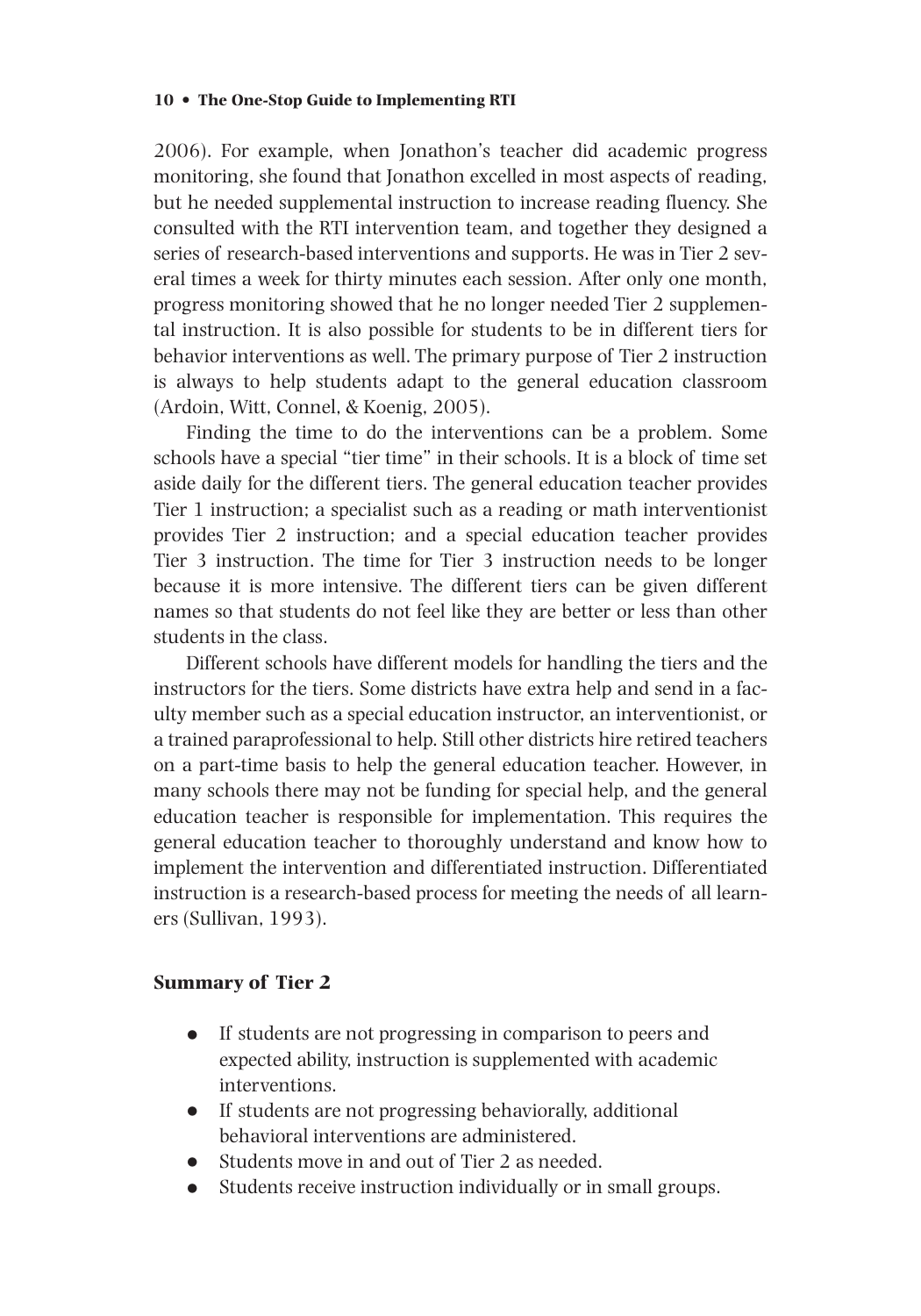- Students may be in Tier 1 for some subjects or behaviors and in Tier 2 for others. Once the subject matter or behavior is mastered, students return to Tier 1.
- Students receive general instruction plus supplemental instruction in the identified weak areas for thirty to ninety minutes, two or five times a week for a period of five to eight weeks.

# **Tier 3**

If students do not make progress in Tier 2, they move to the top of the triangle, or Tier 3. Approximately one to five percent of students need the intensive interventions that are required at this level (Batsche, 2005). These students need more individualized instruction and learning supports. Tier 3 interventions are much more individualized and generally involve very small groups or one-on-one time with a specialist who is often a special education instructor (Cruey, 2006).

The goal is to help students get out of Tier 3 and back into one of the lower tiers. Students in Tier 3 are progress monitored on a more frequent regular basis. If they are not making progress, they are generally referred for testing at this point. For districts that have more tiers, students simply keep getting more and more intensive interventions with each progressive tier of instruction (Mellard & Johnson, 2008).

If students do not succeed at the highest tier of instruction, then students may have a disability. An IEP meeting is called to get permission to evaluate the student (Stecker, 2007). The IEP team may find when reviewing all the data and documentation that there was some type of error. There may have been lack of fidelity in the interventions, meaning they were not administered appropriately. They may even find errors in scoring for progress monitoring. If they do find any errors, the student is referred back to previous tiers for further interventions. If everything was done correctly, then the IEP team will get permission to evaluate the student to determine eligibility for special education (McCook, 2006).

It is at this point that the role of the special education teacher becomes even more important. It is generally the special education teacher's responsibility to identify students who need more intensive interventions and progress monitoring, and it is therefore the special education teacher who coordinates the next steps with parents or guardians (Johnson et al., 2006). Often, the special education teacher becomes an advocate for students to ensure they are all given important consideration prior to any decisions about placements, further evaluation, and interventions and strategies.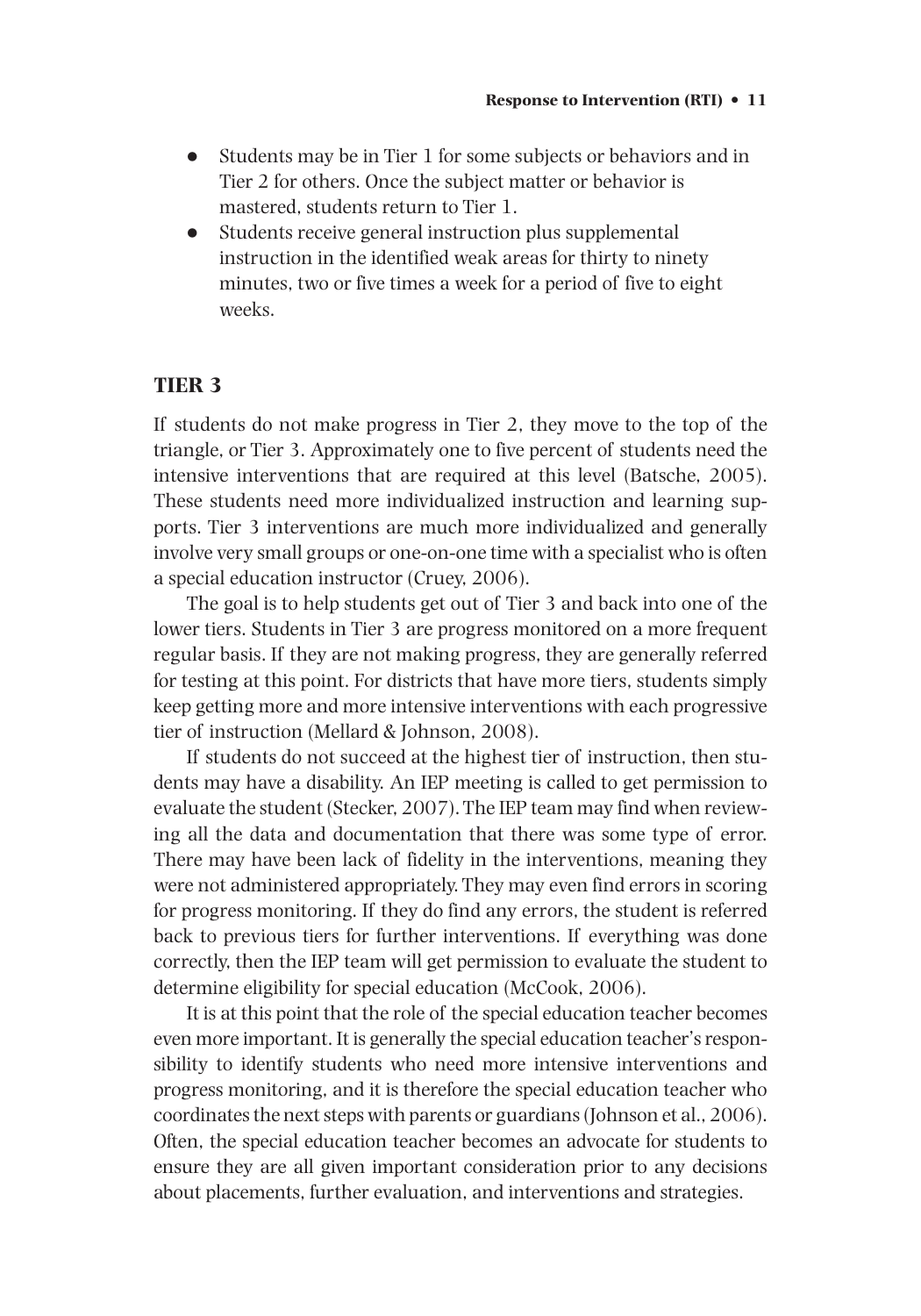## **Summary of Tier 3**

- If students are not progressing as expected after Tier 2 intervention, they are moved to Tier 3.
- Tier 3 interventions are typically more individualized and involve very small group or one-on-one time with a specialist.
- Most students will receive special education services.
- Individualized interventions are assessment-based and are called intensive.
- The instruction is highly intensive and may last thirty to 180 minutes for a designated period of time.
- Students are referred for special education eligibility.

# **Fidelity and Professional Development**

There are two other key ingredients in the RTI process: fidelity and professional development. Fidelity refers to the accuracy in carrying through implementation. If universal screening, progress monitoring, and interventions are not carried through with accuracy, there is no way of verifying the effectiveness. To ensure fidelity, there needs to be professional development. This ensures that each aspect of RTI is carried out accurately. Professional development includes not only assessment and monitoring, but also effective intervention plans and ensuring that those plans are delivered as they were written in the times that they were intended. Many schools not only need the basics of RTI but training in differentiating instruction to meet the needs of all learners in the early tiers of instruction in an effective and accurate manner. RTI is a process. It does not happen overnight. It takes training, training, and more training.

# **How RTI will Revolutionize Education**

Make no mistake about it, RTI *will* revolutionize education. This is not just a whim, but an entire model of teaching based on solid research done by some of the leading educators and researchers in the United States (Wedl, 2005). For the first time there are clear methods for educating all children to ensure that truly no child is left behind. Although it was originally designed to help children with learning disabilities, RTI has already begun to help all children. The process of universal screening is for all children. The process of using research-based instruction and strategies is for all children who need help. The frequent collection of data to ensure learning